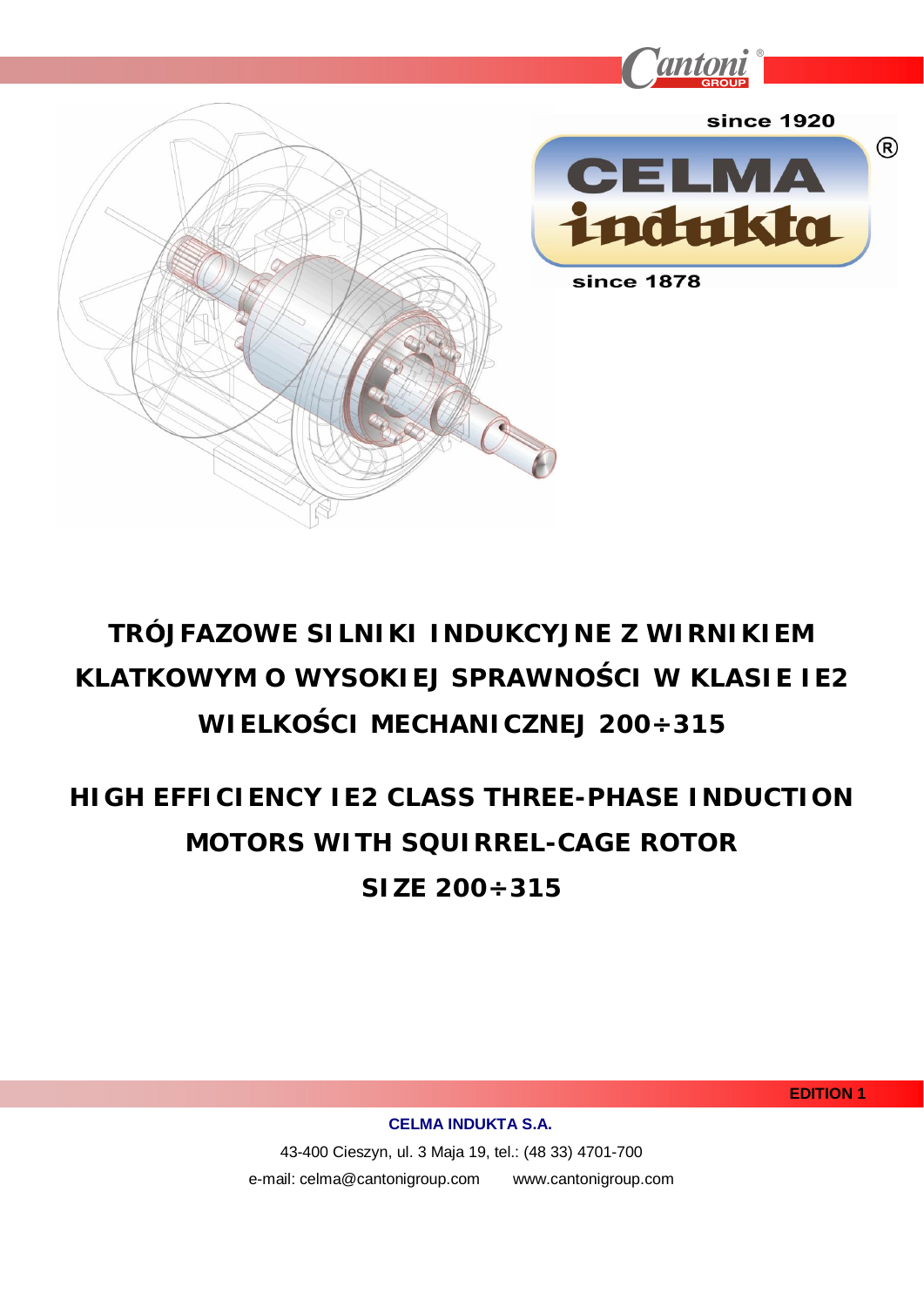

### SILNIKI WYSOKOSPRAWNE IE2 **A The SILNICH EFFICIENCY MOTORS IE2**

#### **Zastosowanie:**

- przeznaczenie ogólne,
- miejsce pracy: wewnątrz i na zewnątrz pomieszczeń.
- otoczenie: bez zagrożenia wybuchem, bez mgły solnej i substancji agresywnych wywołujących korozję.

#### **Charakterystyka wykonania:**

- moce znamionowe podane są dla pracy S1,
- $\blacksquare$  napięcie znamionowe 400 $\Delta$ /690YV,
- częstotliwość napięcia zasilania 50 [Hz],
- temperatura otoczenia od -20 do +40  $[°C]$ ,
- wysokość instalowania do 1000 [m] n.p.m.,
- $\blacksquare$  wilgotność względna 95%,
- $\blacksquare$  izolacia klasy F (155°C),
- **przyrost temperatury uzwoień klasa B (80K).**
- stopień ochrony IP 55,
- kolor malowania RAL 5010,
- z jednym czopem końcowym wału wg rysunku wymiarowego,
- $\blacksquare$  wyposażone w czujniki PTC zainstalowane w uzwojeniu,
- skrzynka zaciskowa z dławnicami i tabliczką 6-zaciskową.

#### **Silniki speániają wymagania norm:**

- IEC 60034-1 Maszyny elektryczne wirujące Część 1: Dane znamionowe i parametry,
- PN-EN-60034-30:2008 Klasy sprawności silników indukcyjnych klatkowych trójfazowych jednobiegowych (kod IE),
- PN-EN-60034-2-1:2008 Znormalizowane metody wyznaczania strat i sprawności na podstawie badań.

### **Wykonania na Īyczenia:**

- z czujnikami bimetalowymi lub Pt100 w czołach uzwojenia,
- z czujnikami temperatury w tarczach łożyskowych,
- $\blacksquare$  izolacja klasy H,
- stopień ochrony IP 56 lub 66,
- podgrzewacze czół 230V (220-240V),
- **przystosowane do pracy w klimacie tropikalnym TH** lub TA,
- z hamulcem elektromagnetycznym,
- $\blacksquare$  z obcym chłodzeniem.
- z enkoderem,
- ze specjalnym końcem wału,
- inne wykonania specjalne wg wymagań Klienta (szczegóáy wykonania oraz termin realizacji muszą być uzgodnione indywidualnie).

#### **Sposób zamawiania:**

■ W zamówieniu należy podać pełne określenie typu silnika, moc, predkość obrotową, napiecie zasilające, układ połączeń, częstotliwość, formę wykonania oraz inne szczegóły niekatalogowego lub specjalnego wykonania.

- **Application:**
- general purpose,
- peration place: indoors and outdoors,
- **E** environment: without explosive conditions, without salt mist, without aggressive corrosive substances.

#### **Features:**

- $\blacksquare$  rated output for continuous duty S1,
- $\blacksquare$  rated voltage 400 $\triangle$ /690YV,
- $\blacksquare$  frequency 50 [Hz],
- **environment temperature -20 to +40 [** $^{\circ}$ **C]**,
- altitude up to 1000 [m] above sea level,
- elative humidity 95%,
- $\blacksquare$  insulation class F (155°C),
- winding temperature rise-class B (80K).
- degree of protection IP 55,
- standard paint color RAL 5010,
- one free shaft-end according to dimensional drawings,
- equipped with PTC temperature sensors in the winding,
- $\blacksquare$  terminal box with cable glands and 6 terminals.

#### **Motors meet requirements of standards:**

- IEC 60034-1 Rotating electrical machines Part 1: Rating and performance,
- $\blacksquare$  IEC 60034-30:2008 Efficiency classes of single-speed, three-phase, cage-induction motors (IE Code),
- $\blacksquare$  IEC 60034-2-1:2007 Ed. 1 Standard methods for determining losses and efficiency from test.

#### **Features on request:**

- with bimetallic or Pt100 temperature sensors in the winding,
- with temperature sensors in bearing shields,
- insulation class H,
- degree of protection IP 56 or 66,
- winding heaters  $230V$  (220-240V),
- **P** prepared for operation in tropical climate TH or TA,
- with electromagnetic brake,
- with external cooling,
- with encoder,
- special shaft-end,
- other non-standard execution according to Client requirements (design details and delivery time are to be individual agreed).

#### **How to order:**

■ In the order there must be clearly given: full designation of the motor, rated output, rated speed, rated voltage, phase connection, frequency, mounting form and all other details for non catalogue execution.

*Wszystkie silniki posiadają znak CE. All motors are provided with CE mark.*

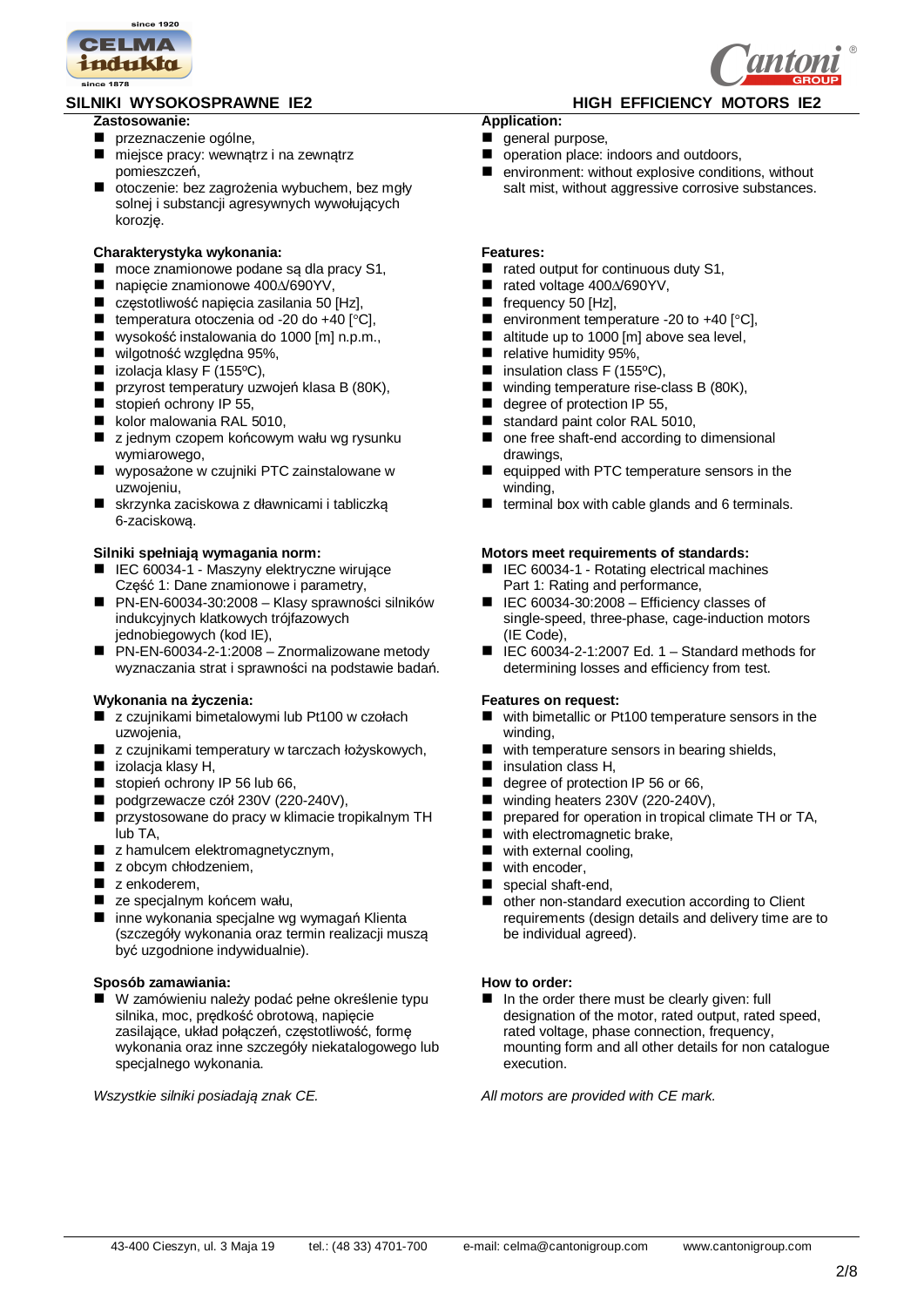



## **PARAMETRY EKSPLOATACYJNE SILNIKÓW PERFORMANCES OF MOTORS**

|                          |                                     |                          |                                                               |              |                                            |              | Data of rated load:      | Parametry przy obciążeniu znamionowym: |                            |                              |            |                                                                 | Krotność<br>(przy włączeniu bezpośrednim):<br>Ratio of<br>(at direct switching on): |                                                                   |                                          |                             |                                                                           |                                                                                         |  |  |  |  |
|--------------------------|-------------------------------------|--------------------------|---------------------------------------------------------------|--------------|--------------------------------------------|--------------|--------------------------|----------------------------------------|----------------------------|------------------------------|------------|-----------------------------------------------------------------|-------------------------------------------------------------------------------------|-------------------------------------------------------------------|------------------------------------------|-----------------------------|---------------------------------------------------------------------------|-----------------------------------------------------------------------------------------|--|--|--|--|
| Typ silnika              | Moc<br>znamionowa<br>$n_N$<br>$P_N$ |                          | Predkość                                                      |              | Sprawność [%]<br>$\eta_{\text{N}}$<br>IE3* |              | Moment<br>M <sub>n</sub> | Współ-<br>czynnik<br>mocy<br>COS ON    |                            | Prad<br>znamionowy [A]<br>Iм |            | Pradu<br>rozrucho-<br>wego do<br>znamiono-<br>wego<br>$I_L/I_N$ | Momentu<br>rozrucho-<br>wego do<br>znamiono-<br>wego<br>$M_L/M_N$                   | Momentu<br>maksymal-<br>nego do<br>znamiono<br>wego<br>$M_b/M_N$  | Moment<br>bezwład-<br>ości wirnika<br>Jм | Masa<br>IM <sub>B3</sub>    | oziom moc<br>ikustycz-ne<br>przy 50Hz<br>L <sub>WA</sub><br>(bieg jałowy) | Poziom<br>ciśnienia<br>akustycz-<br>nego przy<br>50Hz<br>L <sub>pA</sub><br>bieg jałowy |  |  |  |  |
| Motor type               |                                     | Rated<br>output<br>$P_N$ | Speed<br>$n_N$                                                |              | Efficiency [%]<br>$\eta_N$<br>IE3*         |              | Torque<br>ΤN             | Power<br>factor<br>COS ON              | Rated<br>current [A]<br>ΙN |                              |            | Starting<br>current to<br>rated current<br>IL/I <sub>N</sub>    | Starting<br>torque<br>$T_L/T_N$                                                     | Break-down<br>prque to ratedorque to rated<br>torque<br>$T_b/T_N$ | Rotor<br>moment<br>of the inertia<br>Jм  | Weight<br>IM B <sub>3</sub> | Sound powe<br>evel at 50H:<br>Lwa<br>(no load)                            | Sound<br>pressure<br>evel at 50H<br>L <sub>DA</sub><br>(no load)                        |  |  |  |  |
|                          | <b>[kW]</b>                         | [HP]                     | $[min-1]$                                                     | 50%          | 75%                                        | 100%         | [Nm]                     | ſ-1                                    | 230V                       | 400V                         | 500V       | ſ-1                                                             | H                                                                                   | $\lceil - \rceil$                                                 | [kam <sup>2]</sup>                       | [kg]                        |                                                                           | [dB(A)]                                                                                 |  |  |  |  |
|                          |                                     |                          | <u>Silniki 2-biegunowe, predkość synchroniczna 3000 min-1</u> |              |                                            |              |                          |                                        | przy 50Hz                  |                              |            |                                                                 |                                                                                     | 2-pole motors, synchronous speed 3000 min-1                       |                                          |                             | at 50Hz                                                                   |                                                                                         |  |  |  |  |
| 2SIE200L2A               | 30                                  | 40                       | 2953                                                          | 92.0         | 92,5                                       | 92,0         | 97                       | 0.90                                   | 91                         | 52                           | 42         | 6,0                                                             | 2,1                                                                                 | 2,4                                                               | 0,15                                     | 266                         | 88                                                                        | 78                                                                                      |  |  |  |  |
| 2SIE200L2B               | 37<br>45                            | 50                       | 2954<br>2970                                                  | 92,7<br>93,3 | 93,1<br>93,8                               | 92,6<br>93,1 | 120<br>145               | 0.91<br>0.88                           | 110                        | 63<br>79                     | 51<br>63   | 6,1                                                             | 1.8<br>2,0                                                                          | 2,6                                                               | 0.18                                     | 290<br>380                  | 88<br>90                                                                  | 78<br>80                                                                                |  |  |  |  |
| 2SIE225M2<br>2SIE250M2   | 55                                  | 60<br>75                 | 2963                                                          | 94,0         | 94,1                                       | 93,6         | 177                      | 0,91                                   | 137<br>162                 | 93                           | 75         | 6,6<br>6,0                                                      | 1,7                                                                                 | 2,6<br>2,2                                                        | 0,26<br>0,42                             | 492                         | 87                                                                        | $\overline{77}$                                                                         |  |  |  |  |
| 2SIE280S2                | 75                                  | 100                      | 2978                                                          | 93.4         | 94.1                                       | 94,0         | 241                      | 0.91                                   | 220                        | 127                          | 101        | 6,7                                                             | 1.7                                                                                 | 2,4                                                               | 0.76                                     | 655                         | 87                                                                        | 77                                                                                      |  |  |  |  |
| 2SIE280M2                | 90                                  | 125                      | 2978                                                          | 94,0         | 94,6                                       | 94,4         | 289                      | 0,91                                   | 263                        | 151                          | 121        | 7,0                                                             | 1,8                                                                                 | 2,8                                                               | 0,95                                     | 688                         | 92                                                                        | 82                                                                                      |  |  |  |  |
| 2SIE315S2                | 110                                 | 150                      | 2978                                                          | 94.5         | 94.9                                       | 94,6         | 353                      | 0.92                                   | 317                        | 182                          | 146        | 6,9                                                             | 1,9                                                                                 | 2,9                                                               | 0,98                                     | 860                         | 87                                                                        | $\overline{77}$                                                                         |  |  |  |  |
| 2SIE315M2A               | 132                                 | 175                      | 2979                                                          | 94,8         | 95,1                                       | 94,9         | 423                      | 0,92                                   | 380                        | 218                          | 175        | 7,8                                                             | 2,1                                                                                 | 3,0                                                               | 1,15                                     | $\overline{925}$            | 89                                                                        | 78                                                                                      |  |  |  |  |
| 2SIE315M2B               | 160                                 | 220                      | 2980                                                          | 94.9         | 95,4                                       | 95,2         | 513                      | 0,92                                   | 459                        | 264                          | 211        | 8,8                                                             | 2,4                                                                                 | 3,4                                                               | 1,40                                     | 1005                        | 89                                                                        | 78                                                                                      |  |  |  |  |
| 2SIE315M2C               | 200                                 | 270                      | 2979                                                          | 95,5         | 95,6                                       | 95,4         | 641                      | 0,93                                   | $\bar{z}$                  | 325                          | 260        | 8,1                                                             | 2,3                                                                                 | 3,1                                                               | 1,74                                     | 1183                        | 96                                                                        | 86                                                                                      |  |  |  |  |
|                          | Silniki 4-ł                         | vieaun                   | owe, predkość                                                 |              | svr                                        | :hroni       | zna 15                   | 50Hz<br>min<br>przy                    |                            |                              |            |                                                                 | 4-pole motors,                                                                      | synchronous speed                                                 | 1500                                     | min-1 at                    | 50Hz                                                                      |                                                                                         |  |  |  |  |
| 2SIE200L4                | 30                                  | 40                       | 1474                                                          | 93,3         | 93,2                                       | 92,4         | 194                      | 0,89                                   | 92                         | 53                           | 42         | 5,8                                                             | 2,1                                                                                 | 2,5                                                               | 0,31                                     | 284                         | 80                                                                        | 70                                                                                      |  |  |  |  |
| 2SIE225S4                | 37                                  | 50                       | 1484                                                          | 92,7         | 93,3                                       | 93,1         | 238                      | 0.86                                   | 116                        | 67                           | 53         | 7,4                                                             | 2,3<br>2,8                                                                          |                                                                   | 368<br>0.49                              |                             | 73                                                                        | 63                                                                                      |  |  |  |  |
| 2SIE225M4                | 45                                  | 60                       | 1484                                                          | 93,1         | 93,8                                       | 93,6         | 290                      | 0,86                                   | 140                        | 81                           | 65         | 7,4                                                             | 2,2<br>2,7                                                                          |                                                                   | 0,57                                     | 404                         | 73                                                                        | 63                                                                                      |  |  |  |  |
| 2SIE250M4                | 55                                  | 75                       | 1482                                                          | 93.2         | 93.7                                       | 93,5         | 354                      | 0.90                                   | 164                        | 94                           | 75         | 5,9                                                             | 1,9                                                                                 | 2,4                                                               | 0.79                                     | 478                         | 85                                                                        | 75                                                                                      |  |  |  |  |
| 2SIE280S4                | 75                                  | 100                      | 1488                                                          | 94,7         | 94,8                                       | 94,2         | 481                      | 0,90                                   | 222                        | 128                          | 102        | 6,2                                                             | 1,8                                                                                 | 2,2                                                               | 1,37                                     | 678                         | 87                                                                        | $\overline{77}$                                                                         |  |  |  |  |
| 2SIE280M4                | 90                                  | 125                      | 1488                                                          | 93,8         | 94,4                                       | 94,2         | 578                      | 0,89                                   | 269                        | 155                          | 124        | 7,1                                                             | 2,1                                                                                 | 2,7                                                               | 1,50                                     | 700                         | 87                                                                        | $\overline{77}$                                                                         |  |  |  |  |
| 2SIE315S4                | 110                                 | 150                      | 1488                                                          | 94.9         | 95,1                                       | 94,6         | 706                      | 0,90                                   | 324                        | 186                          | 149        | 6,6                                                             | 2,0                                                                                 | 2,5                                                               | 1,85                                     | 875                         | 85                                                                        | 75                                                                                      |  |  |  |  |
| 2SIE315M4A<br>2SIE315M4B | 132<br>160                          | 175<br>220               | 1487<br>1489                                                  | 95,5<br>95,3 | 95,5<br>95,5                               | 95,0<br>95,2 | 848<br>1026              | 0,91<br>0,90                           | 383<br>469                 | 220<br>270                   | 176<br>216 | 6,7<br>8,3                                                      | 1,9<br>2,7                                                                          | 2,4<br>3,0                                                        | 2,25<br>2,59                             | 957<br>1012                 | 86<br>87                                                                  | 76<br>$\overline{77}$                                                                   |  |  |  |  |
| 2SIE315M4C               | 200                                 | 270                      | 1486                                                          | 95,6         | 95,6                                       | 95,2         | 1285                     | 0,91                                   | $\overline{\phantom{a}}$   | 333                          | 267        | 7,1                                                             | 2,1                                                                                 | 2,5                                                               | 3,24                                     | 1198                        | 92                                                                        | 82                                                                                      |  |  |  |  |
|                          |                                     |                          | Silniki 6-biegunowe, predkość                                 |              |                                            |              | synchroniczna 100        | min-1                                  | przy                       | 50Hz                         |            |                                                                 |                                                                                     | 6-pole motors, synchronous speed 1000                             |                                          |                             | min-1 at 50Hz                                                             |                                                                                         |  |  |  |  |
| 2SIE200L6A               | 18,5                                | 25                       | 987                                                           | 89,7         | 90,8                                       | 90,7         | 179                      | 0,80                                   | 64                         | 37                           | 29,4       | 5,6                                                             | 2,0                                                                                 | 2,2                                                               | 0,50                                     | 283                         | 74                                                                        | 64                                                                                      |  |  |  |  |
| 2SIE200L6B               | 22                                  | 30                       | 987                                                           | 90.1         | 91.0                                       | 90.9         | 213                      | 0.80                                   | 76                         | 44                           | 35         | 5,7                                                             | 2,1                                                                                 | 2,2                                                               | 0,57                                     | 294                         | 74                                                                        | 64                                                                                      |  |  |  |  |
| 2SIE225M6                | 30                                  | 40                       | 988                                                           | 91,5         | 92,2                                       | 91,9         | 290                      | 0,83                                   | 99                         | 57                           | 45         | 6,0                                                             | 1,9                                                                                 | 2,2                                                               | 0,82                                     | 379                         | 74                                                                        | 64                                                                                      |  |  |  |  |
| 2SIE250M6                | 37                                  | 50                       | 992                                                           | 91,8         | 92.7                                       | 92,6         | 356                      | 0,83                                   | 121                        | 69                           | 56         | 6,9                                                             | 2,0                                                                                 | 2,7                                                               | 1,23                                     | 436                         | $\overline{76}$                                                           | 66                                                                                      |  |  |  |  |
| 2SIE280S6                | 45                                  | 60                       | 992                                                           | 92,5         | 93,2                                       | 92,8         | 432                      | 0.80                                   | 153                        | 88                           | 70         | 6,6                                                             | 2,1                                                                                 | 2,4                                                               | 1,52                                     | 633                         | 76                                                                        | 66                                                                                      |  |  |  |  |
| 2SIE280M6                | 55                                  | 75                       | 993                                                           | 93,1         | 93,6                                       | 93,3         | 529                      | 0,81                                   | 183                        | 105                          | 84         | 6,9                                                             | 2,2                                                                                 | 2,5                                                               | 1,85                                     | 690                         | 76                                                                        | 66                                                                                      |  |  |  |  |
| 2SIE315S6                | 75                                  | 100                      | 992                                                           | 94,0         | 94,5                                       | 94,2         | 722                      | 0,82                                   | 244                        | 140                          | 112        | 7,1                                                             | 2,4                                                                                 | 2,6                                                               | 2,39                                     | 895                         | 77                                                                        | 67                                                                                      |  |  |  |  |
| 2SIE315M6A               | 90                                  | 125                      | 993                                                           | 94.4         | 94.8                                       | 94,5         | 866                      | 0.82                                   | 292                        | 168                          | 134        | 7,5                                                             | 2.6                                                                                 | 2,7                                                               | 2.81                                     | 953                         | 79                                                                        | 69                                                                                      |  |  |  |  |
| 2SIE315M6B               | 110                                 | 150                      | 993                                                           | 94,5         | 95,0                                       | 94,7         | 1058                     | 0,82                                   | 356                        | 204                          | 164        | 7,6                                                             | 2,6                                                                                 | 2,7                                                               | 3,46                                     | 1106                        | 79                                                                        | 69                                                                                      |  |  |  |  |
| 2SIE315M6C               | 132                                 | $\overline{175}$         | 991                                                           | 95.0         | 95,1                                       | 94,7         | 1271                     | 0,83                                   | $\mathbb{Z}$               | $\overline{242}$             | 194        | 6,8                                                             | 2,4                                                                                 | 2,5                                                               | 4,21                                     | 1226                        | 80                                                                        | $\overline{70}$                                                                         |  |  |  |  |
| 2SIE315M6D               | 160                                 | 220                      | 990                                                           | 95.1         | 95,2                                       | 94,8         | 1543                     | 0.83                                   | ÷,                         | 293                          | 235        | 6.2                                                             | 2.2                                                                                 | 2.3                                                               | 4.36                                     | 1233                        | 80                                                                        | $\overline{70}$                                                                         |  |  |  |  |

\* sprawność wyznaczona wg PN-EN 60034-2-1:2008 metodą strat poszczególnych z próbą obciążenia wg Pkt. 8.2.2, straty dodatkowe obciążeniowe PLL wyznaczone z strat resztkowych wg Pkt. 8.2.2.5.1 – niska niepewność pomiaru.

 efficiency is determinate acc. to IEC 60034-2-1:2007 by method of summation of separate losses with load test acc. to clause 8.2.2, additional load losses  $P_{LL}$  from residual loss acc. to clause 8.2.2.5.1 – low uncertainty.

*Producent zastrzega sobie prawo zmian parametrów zawartych w katalogu wynikających z ciąJáego doskonalenia produktów bez wczeĞniejszego informowania.* 

*As part of our development program, we reserve the rights to alert or amend any of the specifications without giving prior notice.*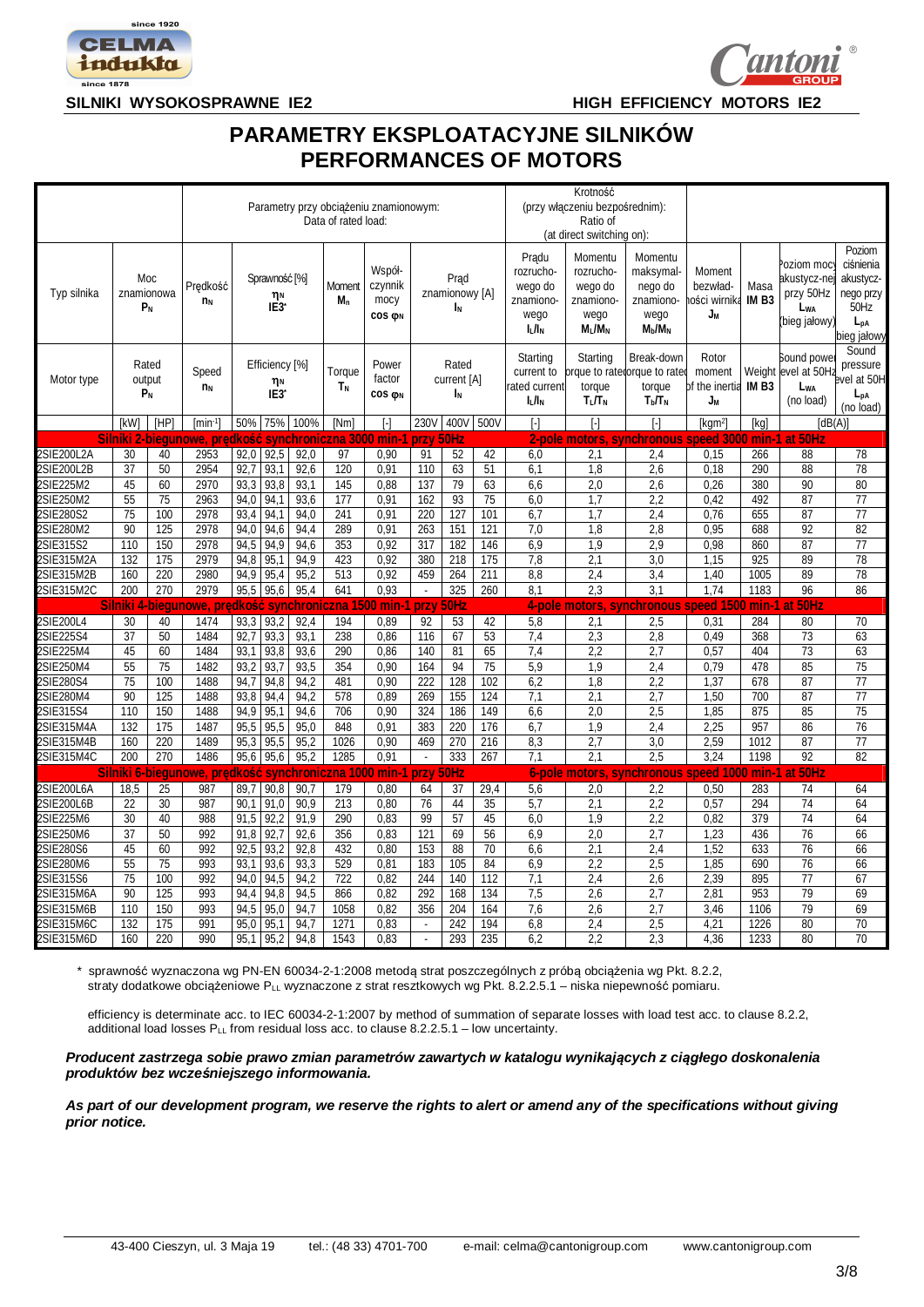

### **DOPUSZCZALNE OBCIĄĩENIA KOēCA WAàU PERMISSIBLE SHAFT END LOAD**

|                                      | Maksymalna siła promieniowa<br><b>Maximum radial force</b> |                | Maksymalna siła osiowa<br><b>Maximum axial force</b> |                       |            |  |  |  |  |  |  |  |
|--------------------------------------|------------------------------------------------------------|----------------|------------------------------------------------------|-----------------------|------------|--|--|--|--|--|--|--|
|                                      | $F_R$                                                      |                | $F_{a2}$                                             |                       |            |  |  |  |  |  |  |  |
| Typ silnika<br>Motor type            | $X_{max}$                                                  | $\mathsf{X}_0$ | $F_{a1}$                                             | $\mathbf{I}$          | L          |  |  |  |  |  |  |  |
|                                      | $F_R(x=0)$                                                 | $F_R(x=max)$   | $F_p$<br>[kN]                                        | $F_{a1}$              | $F_{a2}$   |  |  |  |  |  |  |  |
| 2SIE200L2A                           | $\sqrt{3}$                                                 | 2,5            | 2,3                                                  | 1,8                   | 2,9        |  |  |  |  |  |  |  |
| <b>2SIE200L2B</b>                    | $\overline{3}$                                             | 2,5            | 2,3                                                  | 1,8                   | 2,9        |  |  |  |  |  |  |  |
| <b>2SIE200L4</b>                     | 3,7                                                        | 3,1            | 2,8                                                  | $\overline{2}$        | 3,9        |  |  |  |  |  |  |  |
| <b>2SIE200L6A</b>                    | 4,3                                                        | 3,6            | 3,6                                                  | 2,9                   | 4,6        |  |  |  |  |  |  |  |
| <b>2SIE200L6B</b>                    | $\overline{4,2}$                                           | 3,5            | 3,6                                                  | 2,8                   | 4,6        |  |  |  |  |  |  |  |
| <b>2SIE225S4</b>                     | 4,2                                                        | 3,4            | 3,2                                                  | 2,5                   | 4,1        |  |  |  |  |  |  |  |
| <b>2SIE225M2</b>                     | $\overline{3,3}$                                           | 2,8            | 2,5                                                  | 1,9                   | 3,3        |  |  |  |  |  |  |  |
| <b>2SIE225M4</b>                     | 4,1                                                        | 3,3            | 3,2                                                  | 2,3                   | 4,2        |  |  |  |  |  |  |  |
| 2SIE225M6                            | 4,7                                                        | 3,8            | $\overline{4}$                                       | $\overline{3}$        | 5,3        |  |  |  |  |  |  |  |
| <b>2SIE250M2</b>                     | 4,1                                                        | 3,4            | 3,1                                                  | 2,3                   | 4,1        |  |  |  |  |  |  |  |
| <b>2SIE250M4</b><br><b>2SIE250M6</b> | 5,2<br>5,6                                                 | 4,3<br>4,6     | 3,9<br>$\overline{5}$                                | 2,9                   | 5,2<br>6,7 |  |  |  |  |  |  |  |
| <b>2SIE280S2</b>                     | $\overline{3,9}$                                           | 3,3            | 3,1                                                  | 3,6<br>$\overline{2}$ | 4,4        |  |  |  |  |  |  |  |
| <b>2SIE280S4</b>                     | 6,7                                                        | 5,7            | $\overline{5}$                                       | 3,6                   | 6,8        |  |  |  |  |  |  |  |
| <b>2SIE280S6</b>                     | 7,7                                                        | 6,6            | 5,8                                                  | 4,2                   | 7,7        |  |  |  |  |  |  |  |
| <b>2SIE280M2</b>                     | 3,8                                                        | 3,2            | $\overline{3}$                                       | 1,9                   | 4,5        |  |  |  |  |  |  |  |
| 2SIE280M4                            | 6,5                                                        | 5,5            | 4,9                                                  | 3,4                   | 6,9        |  |  |  |  |  |  |  |
| <b>2SIE280M6</b>                     | 7,4                                                        | 6,3            | 5,7                                                  | 3,9                   | 7,9        |  |  |  |  |  |  |  |
| 2SIE315S2                            | 3,6                                                        | 3,1            | 3                                                    | 1,6                   | 4,7        |  |  |  |  |  |  |  |
| 2SIE315S4                            | 6,2                                                        | 5,2            | 4,9                                                  | 3,1                   | 7,2        |  |  |  |  |  |  |  |
| 2SIE315S6                            | 7                                                          | 5,9            | 5,6                                                  | 3,8                   | 7,8        |  |  |  |  |  |  |  |
| 2SIE315M2A                           | 3,3                                                        | 2,8            | 2,9                                                  | 1,4                   | 4,8        |  |  |  |  |  |  |  |
| 2SIE315M2B                           | 2,7                                                        | 2,4            | 2,7                                                  | 0,9                   | 5,0        |  |  |  |  |  |  |  |
| 2SIE315M4A<br>2SIE315M4B             | 5,8                                                        | 4,8            | 4,7                                                  | 2,7                   | 7,3        |  |  |  |  |  |  |  |
| 2SIE315M6A                           | 5,2<br>6,2                                                 | 4,4<br>5,2     | 4,6<br>5,3                                           | 2,2<br>2,7            | 7,7        |  |  |  |  |  |  |  |
| 2SIE315M6B                           | 5,6                                                        | 4,8            | 5,2                                                  | $\overline{2}$        | 8,7<br>9,2 |  |  |  |  |  |  |  |
| 2SIE315M2C                           | 2,8                                                        | 2,5            | 2,7                                                  | 0,6                   | 5,4        |  |  |  |  |  |  |  |
| <b>2SIE315M4C</b>                    | 6,3                                                        | 5,3            | 4,3                                                  | 1,1                   | 8,5        |  |  |  |  |  |  |  |
| <b>2SIE315M6C</b>                    | $\overline{7,5}$                                           | 6,3            | 5,1                                                  | 1,8                   | 9,2        |  |  |  |  |  |  |  |
| 2SIE315M6D                           | 7,5                                                        | 6,3            | 5                                                    | 1,8                   | 9,2        |  |  |  |  |  |  |  |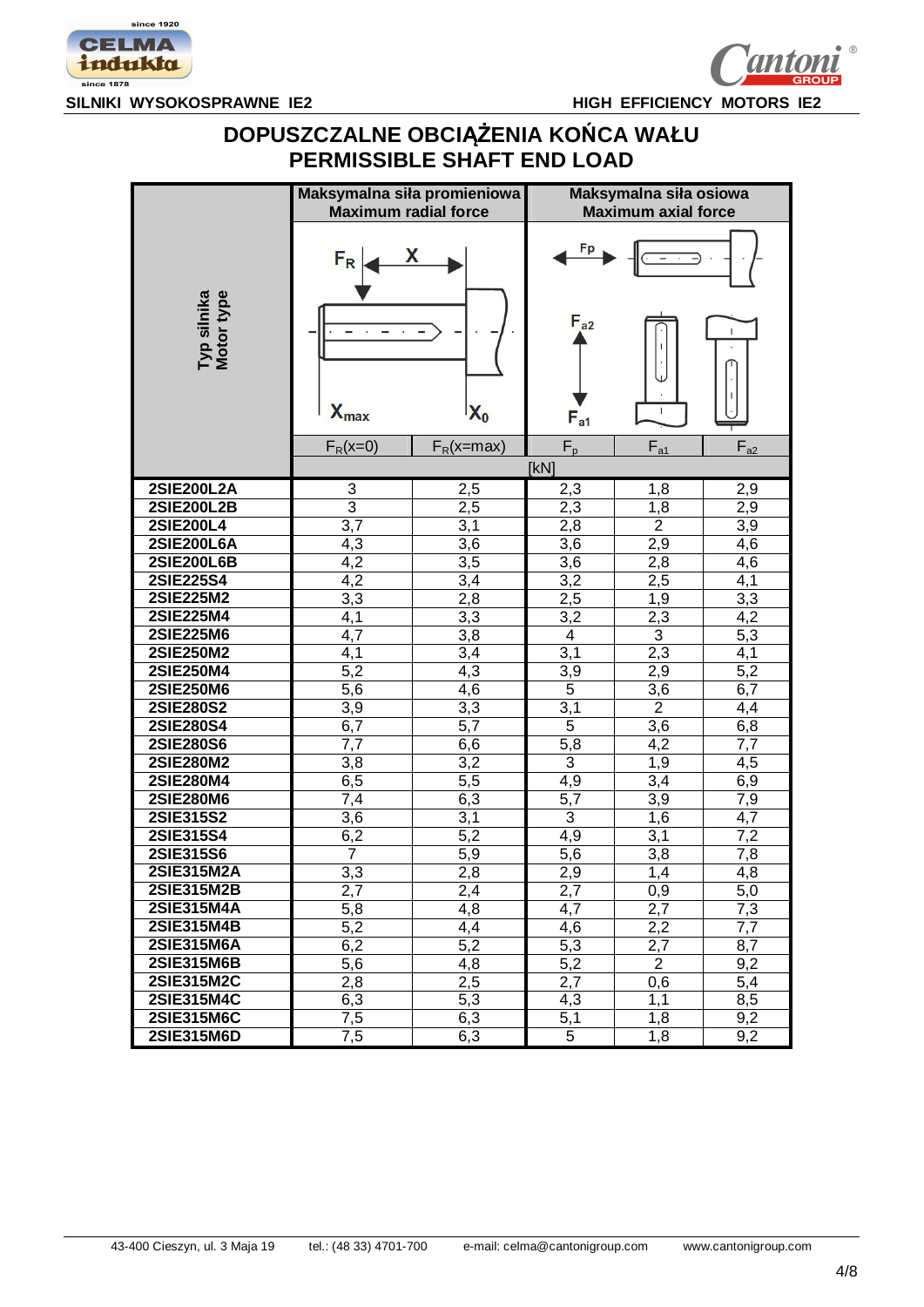



### **FORMY WYKONANIA WG PN-EN60034-7. MOUNTING ARRANGEMENTS ACCORDING TO IEC 60034-7**

|                    | Wałek poziomy          |                                     | Wałek pionowy           |                        |                                    |  |  |  |  |  |  |  |
|--------------------|------------------------|-------------------------------------|-------------------------|------------------------|------------------------------------|--|--|--|--|--|--|--|
|                    | Horizontal shaft       |                                     |                         | <b>Vertical shaft</b>  |                                    |  |  |  |  |  |  |  |
|                    | Oznaczenie             |                                     |                         | Oznaczenie<br>Marking  |                                    |  |  |  |  |  |  |  |
|                    | Marking                |                                     |                         |                        |                                    |  |  |  |  |  |  |  |
|                    | System II              | System I                            |                         | System II              | System I                           |  |  |  |  |  |  |  |
|                    | IM 1001<br>size 200315 | IM <sub>B3</sub><br>size<br>200315  |                         | IM 1011<br>size 200280 | IM <sub>5</sub><br>size<br>200280  |  |  |  |  |  |  |  |
|                    | IM 1051<br>size 200280 | IM <sub>B6</sub><br>size<br>200280  |                         | IM 1031<br>size 200280 | IM <sub>V6</sub><br>size<br>200280 |  |  |  |  |  |  |  |
|                    | IM 1061<br>size 200280 | IM B7<br>size<br>200280             | H                       | IM 2011<br>size 200315 | <b>IM V15</b><br>size<br>200315    |  |  |  |  |  |  |  |
| !!!!!!!!!!!!!!!!!! | IM 1071<br>size 200280 | IM B <sub>8</sub><br>size<br>200280 | $\prod$ $V$             | IM 2031<br>size 200315 | <b>IM V36</b><br>size<br>200315    |  |  |  |  |  |  |  |
|                    | IM 2001<br>size 200315 | <b>IM B35</b><br>size<br>200315     | <u> 2222     1222  </u> | IM 3011<br>size 200315 | IM <sub>V1</sub><br>size<br>200315 |  |  |  |  |  |  |  |
| Z<br>S             | IM 3001<br>size 200280 | IM B <sub>5</sub><br>size<br>200280 | <b>SUSSA ET RUSSE</b>   | IM 3031<br>size 200280 | IM <sub>V3</sub><br>size<br>200280 |  |  |  |  |  |  |  |

\* Silniki w wykonaniu IM1011, IM2011, IM3011 mogą być wyposażone w daszek ochronny. Motors in execution IM1011, IM2011, IM3011 can be equipped with a protective cap.

## **TYP à2ĩYSK ZASTOSOWANYCH W SILNIKACH TYPE OF BEARINGS USED IN MOTORS**

| Wielkość silnika | Liczba biegunów | Łożyska         |
|------------------|-----------------|-----------------|
| Frame size       | Number of poles | <b>Bearings</b> |
| 2SIE200          | $2 \div 6$      | 6312 C3         |
| 2SIE225          | $2 \div 6$      | 6313 C3         |
| 2SIE250          | $2 \div 6$      | 6315 C3         |
| 2SIE280          | 2               | 6315 C3         |
| 2SIE280          | $4 \div 6$      | 6318 C3         |
| 2SIE315S, MA, MB | 2               | 6315 C3         |
| 2SIE315MC        | 2               | 6316 C3         |
| 2SIE315S, MA, MB | $4 \div 6$      | 6318 C3         |
| 2SIE315MC, MD    | 4 ÷ 6           | 6320C3/6318C3   |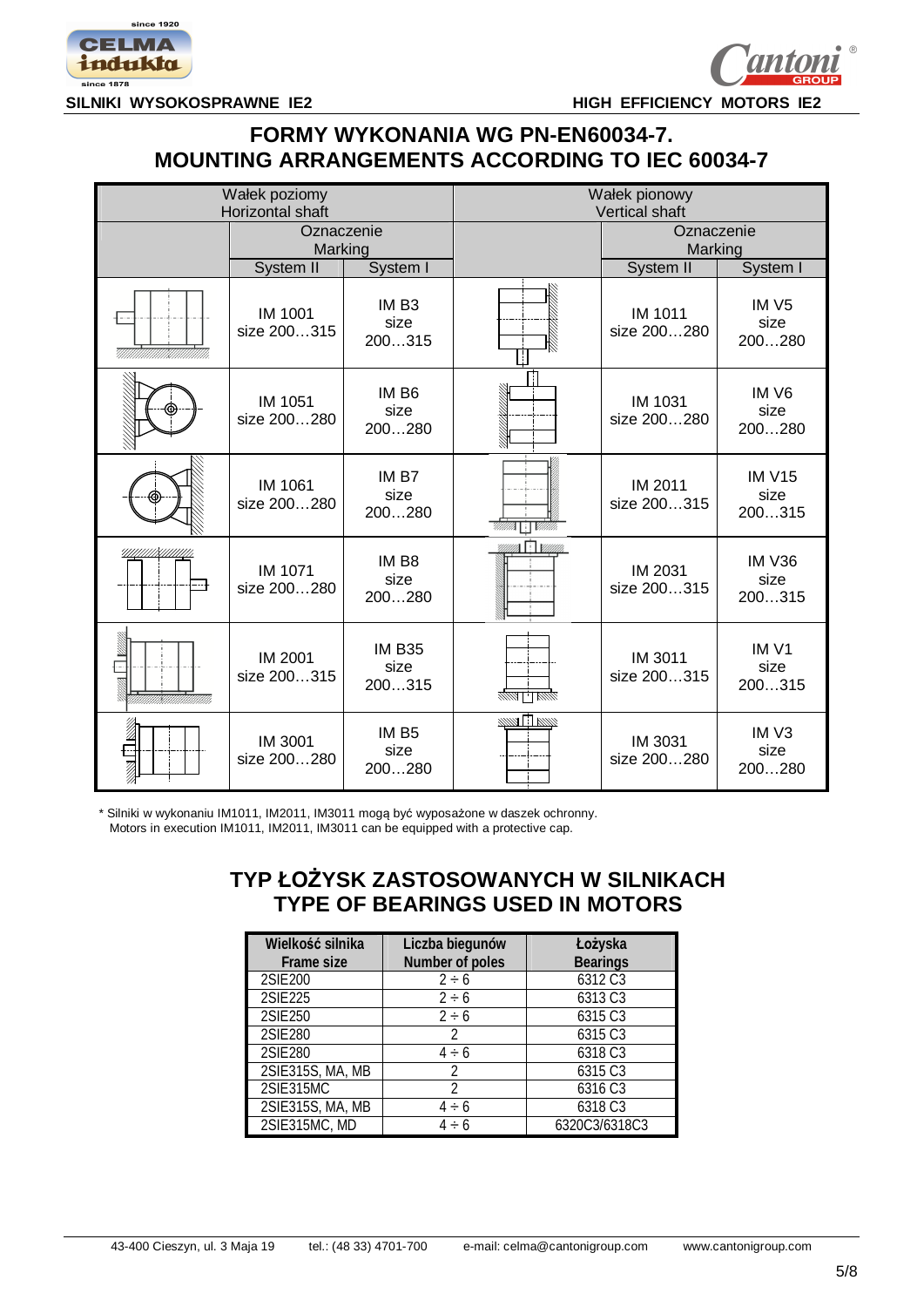



Wymiary silników na łapach Dimensions of foot-mounted motors





| Type of motor      | А   | B   | B <sub>1</sub> | C   | D  | E   | F  | GА   | Н   | НA | К  | AA  | AB  | AC  | BA1 | BA <sub>2</sub> | <b>BB</b> | HD  |      |
|--------------------|-----|-----|----------------|-----|----|-----|----|------|-----|----|----|-----|-----|-----|-----|-----------------|-----------|-----|------|
| 2SIE 200           | 318 | 305 |                | 133 | 55 | 110 | 16 | 59   | 200 | 32 | 19 | 80  | 400 | 455 | 113 | 113             | 380       | 520 | 850  |
| 2SIE225S4          | 356 | 286 | 311            | 149 | 60 | 140 | 18 | 64   | 225 | 34 | 19 | 85  | 440 | 500 | 115 | 115             | 380       | 570 | 930  |
| 2SIE225M2          | 356 | 286 | 311            | 149 | 55 | 110 | 16 | 59   | 225 | 34 | 19 | 85  | 440 | 500 | 115 | 115             | 380       | 570 | 900  |
| 2SIE225M4-6        | 356 | 286 | 311            | 149 | 60 | 140 | 18 | 64   | 225 | 34 | 19 | 85  | 440 | 500 | 115 | 115             | 380       | 570 | 930  |
| 2SIE250M2          | 406 | 349 | ×.             | 168 | 60 | 140 | 18 | 64   | 250 | 37 | 24 | 90  | 480 | 545 | 135 | 135             | 445       | 635 | 1010 |
| 2SIE250M4-6        | 406 | 349 |                | 168 | 65 | 140 | 18 | 69   | 250 | 37 | 24 | 90  | 480 | 545 | 135 | 135             | 445       | 635 | 1040 |
| 2SIE280S2          | 457 | 368 | 419            | 190 | 65 | 140 | 18 | 69   | 280 | 40 | 24 | 105 | 550 | 600 | 130 | 165             | 520       | 720 | 1135 |
| 2SIE280S4-6        | 457 | 368 | 419            | 190 | 75 | 140 | 20 | 79,5 | 280 | 40 | 24 | 105 | 550 | 600 | 130 | 165             | 520       | 720 | 1135 |
| 2SIE280M2          | 457 | 368 | 419            | 190 | 65 | 140 | 18 | 69   | 280 | 40 | 24 | 105 | 550 | 600 | 130 | 165             | 520       | 720 | 1135 |
| 2SIF280M4-6        | 457 | 368 | 419            | 190 | 75 | 140 | 20 | 79,5 | 280 | 40 | 24 | 105 | 550 | 600 | 130 | 165             | 520       | 720 | 1135 |
| 2SIE315S2          | 508 | 406 | 457            | 216 | 65 | 140 | 18 | 69   | 315 | 48 | 28 | 120 | 610 | 630 | 160 | 160             | 565       | 805 | 1235 |
| 2SIE315S4-6        | 508 | 406 | 457            | 216 | 80 | 170 | 22 | 85   | 315 | 48 | 28 | 120 | 610 | 630 | 160 | 160             | 565       | 805 | 1265 |
| 2SIF315M2A         | 508 | 406 | 457            | 216 | 65 | 140 | 18 | 69   | 315 | 48 | 28 | 120 | 610 | 630 | 160 | 160             | 565       | 805 | 1235 |
| 2SIE315M2B         | 508 | 406 | 457            | 216 | 65 | 140 | 18 | 69   | 315 | 48 | 28 | 135 | 610 | 630 | 135 | 205             | 600       | 805 | 1325 |
| 2SIE315M4A, 4B, 6A | 508 | 406 | 457            | 216 | 80 | 170 | 22 | 85   | 315 | 48 | 28 | 120 | 610 | 630 | 160 | 160             | 565       | 805 | 1265 |
| 2SIE315M6B         | 508 | 406 | 457            | 216 | 80 | 170 | 22 | 85   | 315 | 48 | 28 | 135 | 610 | 630 | 135 | 205             | 600       | 805 | 1355 |
| 2SIE315M2C         | 508 | 406 | 457            | 216 | 70 | 140 | 20 | 74,5 | 315 | 48 | 28 | 135 | 610 | 630 | 135 | 205             | 600       | 805 | 1290 |
| 2SIE315M4C         | 508 | 406 | 457            | 216 | 80 | 170 | 22 | 85   | 315 | 48 | 28 | 135 | 610 | 630 | 135 | 205             | 600       | 805 | 1320 |
| 2SIF315M6C         | 508 | 406 | 457            | 216 | 80 | 170 | 22 | 85   | 315 | 48 | 28 | 135 | 610 | 630 | 135 | 205             | 600       | 805 | 1320 |
| 2SIE315M6D         | 508 | 406 | 457            | 216 | 90 | 170 | 25 | 95   | 315 | 48 | 28 | 135 | 610 | 630 | 135 | 205             | 600       | 805 | 1320 |

Producent zastrzega sobie prawo zmian wymiarów gabarytowych przedstawionych w katalogu.

The manufacturer reserves the right to modify the overall dimensions of the products shown in this catalogue.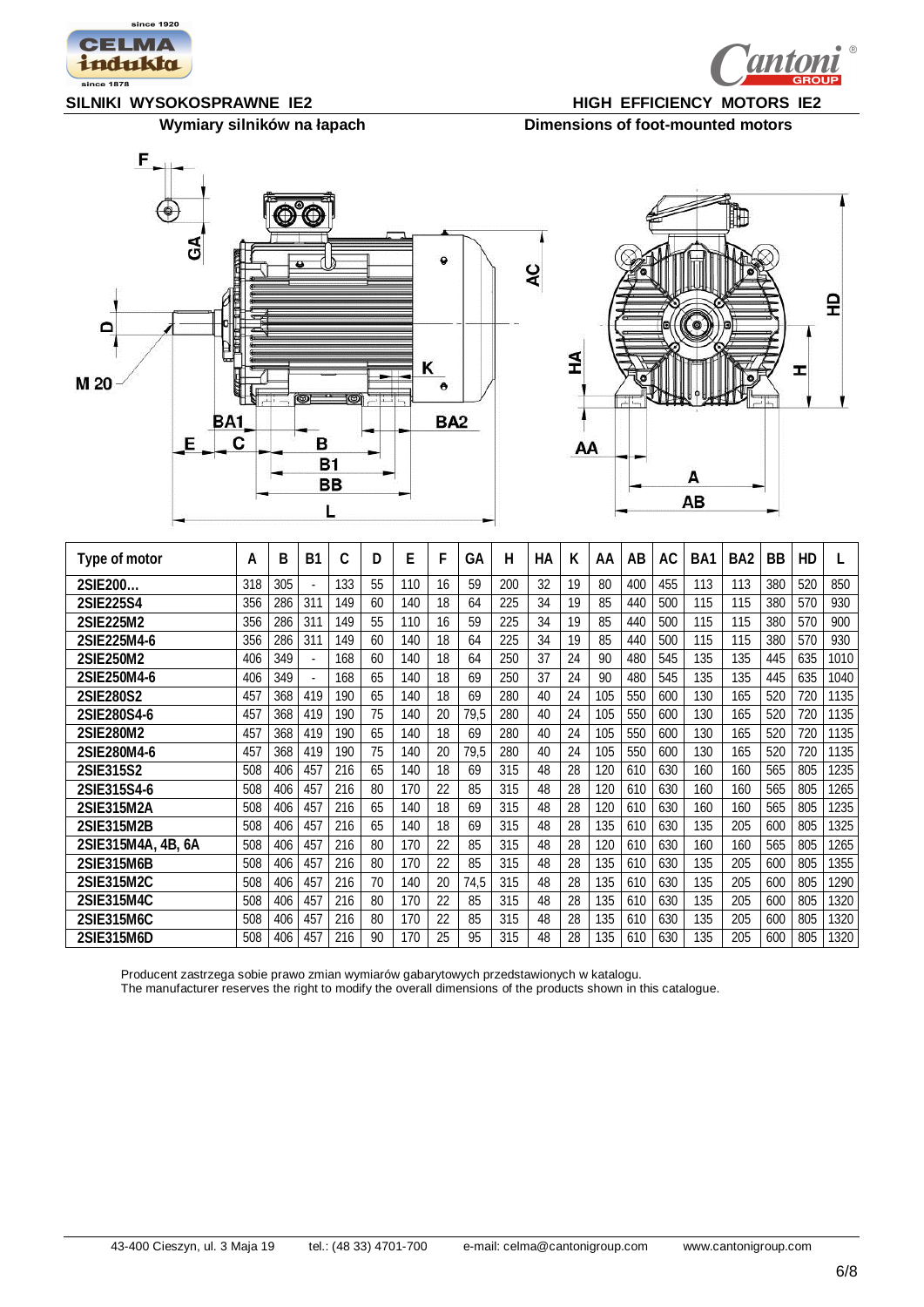









| Type of motor       |    | E   | F  | GА   | AC  | AD  |      | LA   | M   | N   | P   | т | S  |       |  |  |
|---------------------|----|-----|----|------|-----|-----|------|------|-----|-----|-----|---|----|-------|--|--|
|                     |    |     |    |      |     |     |      |      |     |     |     |   | Ø  | holes |  |  |
| 2SIEK200            | 55 | 110 | 16 | 59   | 455 | 320 | 850  | 16.5 | 350 | 300 | 400 | 5 | 19 | 4     |  |  |
| 2SIEK225S4          | 60 | 140 | 18 | 64   | 500 | 345 | 930  | 18   | 400 | 350 | 450 | 5 | 19 | 8     |  |  |
| 2SIEK225M2          | 55 | 110 | 16 | 59   | 500 | 345 | 900  | 18   | 400 | 350 | 450 | 5 | 19 | 8     |  |  |
| 2SIEK225M4-6        | 60 | 140 | 18 | 64   | 500 | 345 | 930  | 18   | 400 | 350 | 450 | 5 | 19 | 8     |  |  |
| 2SIEK250M2          | 60 | 140 | 18 | 64   | 545 | 385 | 1010 | 23   | 500 | 450 | 550 | 5 | 19 | 8     |  |  |
| 2SIEK250M4-6        | 65 | 140 | 18 | 69   | 545 | 385 | 1040 | 23   | 500 | 450 | 550 | 5 | 19 | 8     |  |  |
| 2SIEK280S2          | 65 | 140 | 18 | 69   | 600 | 440 | 1135 | 23   | 500 | 450 | 550 | 5 | 19 | 8     |  |  |
| 2SIEK280S4-6        | 75 | 140 | 20 | 79,5 | 600 | 440 | 1135 | 23   | 500 | 450 | 550 | 5 | 19 | 8     |  |  |
| 2SIEK280M2          | 65 | 140 | 18 | 69   | 600 | 440 | 1135 | 23   | 500 | 450 | 550 | 5 | 19 | 8     |  |  |
| 2SIEK280M4-6        | 75 | 140 | 20 | 79,5 | 600 | 440 | 1135 | 23   | 500 | 450 | 550 | 5 | 19 | 8     |  |  |
| 2SIEK315S2          | 65 | 140 | 18 | 69   | 630 | 490 | 1235 | 23   | 600 | 550 | 660 | 6 | 24 | 8     |  |  |
| 2SIE315S4-6         | 80 | 170 | 22 | 85   | 630 | 490 | 1265 | 23   | 600 | 550 | 660 | 6 | 24 | 8     |  |  |
| 2SIEK315M2A         | 65 | 140 | 18 | 69   | 630 | 490 | 1235 | 23   | 600 | 550 | 660 | 6 | 24 | 8     |  |  |
| 2SIEK315M2B*        | 65 | 140 | 18 | 69   | 630 | 490 | 1325 | 23   | 600 | 550 | 660 | 6 | 24 | 8     |  |  |
| 2SIEK315M4A, 4B, 6A | 80 | 170 | 22 | 85   | 630 | 490 | 1265 | 23   | 600 | 550 | 660 | 6 | 24 | 8     |  |  |
| 2SIEK315M6B*        | 80 | 170 | 22 | 85   | 630 | 490 | 1355 | 23   | 600 | 550 | 660 | 6 | 24 | 8     |  |  |
| 2SIEK315M2C*        | 70 | 140 | 20 | 74,5 | 630 | 490 | 1290 | 23   | 600 | 550 | 660 | 6 | 24 | 8     |  |  |
| 2SIEK315M4C*        | 80 | 170 | 22 | 85   | 630 | 490 | 1320 | 23   | 600 | 550 | 660 | 6 | 24 | 8     |  |  |
| 2SIEK315M6C*        | 80 | 170 | 22 | 85   | 630 | 490 | 1320 | 23   | 600 | 550 | 660 | 6 | 24 | 8     |  |  |
| 2SIEK315M6D*        | 90 | 170 | 25 | 95   | 630 | 490 | 1320 | 23   | 600 | 550 | 660 | 6 | 24 | 8     |  |  |

\* only in vertical position IMV1

Producent zastrzega sobie prawo zmian wymiarów gabarytowych przedstawionych w katalogu. The manufacturer reserves the right to modify the overall dimensions of the products shown in this catalogue.